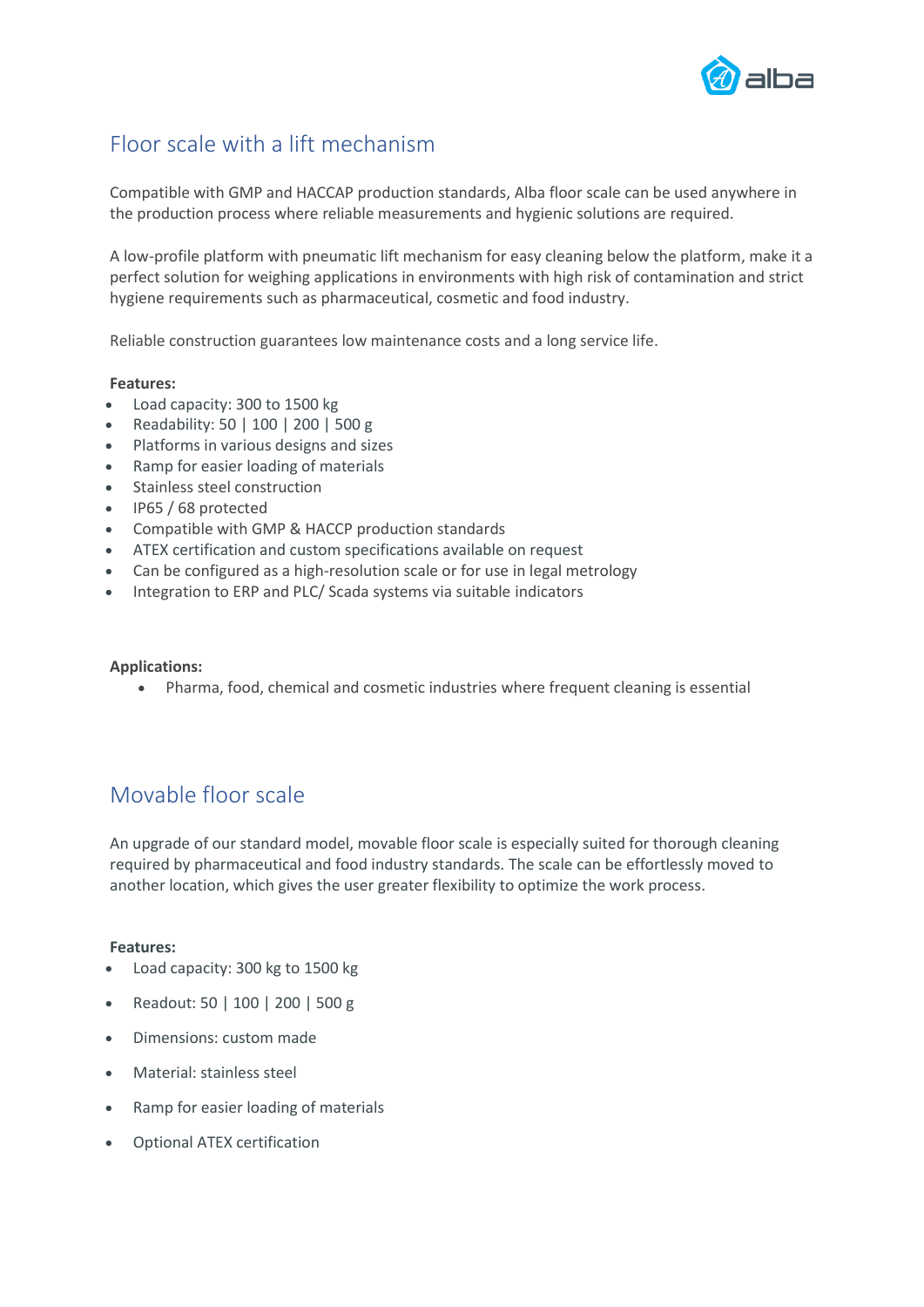

### **Applications**

- Suitable across industries requiring effective cleaning to minimize cross contamination
- Wet and harsh environments

### Mobile scale

Mobile scale is the ideal solution for industrial environments where the work processes require a greater flexibility and a better use of space. One mobile scale can substitute several floor scales bringing additional savings. The ergonomic design enables easy mobility and work safety. Designed for wet and harsh industrial environments.

- Load capacity: 30 | 60 | 100 | 150 kg
- Readout: 10 | 20 | 20 | 50 g
- Option of resolution increase to 1 | 2 | 2 | 5 g
- Battery-powered
- Optional ATEX certification

| Model            | <b>Micro</b>             | Milli                                                                           | <b>Duplex</b>                                                                                                                                                                     |
|------------------|--------------------------|---------------------------------------------------------------------------------|-----------------------------------------------------------------------------------------------------------------------------------------------------------------------------------|
| Capacity         | $0.400 - 2 g$            | $2 - 100$ g                                                                     | $50 - 200$ g                                                                                                                                                                      |
| Accuracy         | $0.2 - 1\%$              | $0.2 - 1\%$                                                                     | 0.2%                                                                                                                                                                              |
| Dosing time      | $7 - 15s$                | $7 - 15s$                                                                       | $8 - 12s$                                                                                                                                                                         |
| Special features | $\overline{\phantom{a}}$ | Optional: continuous<br>dosing                                                  | Two-tier dosing<br>technology enables fast<br>and accurate dosing of<br>large quantities of<br>material.                                                                          |
|                  |                          | Optional: dosing of<br>non-free flowing<br>powders (from 10<br>microns onwards) | Optional: Checkweighing<br>function with ejection of<br>overweight dosages is<br>designed for filling<br>applications with zero<br>tolerance to<br>nonconforming end<br>products. |

## Dosing systems